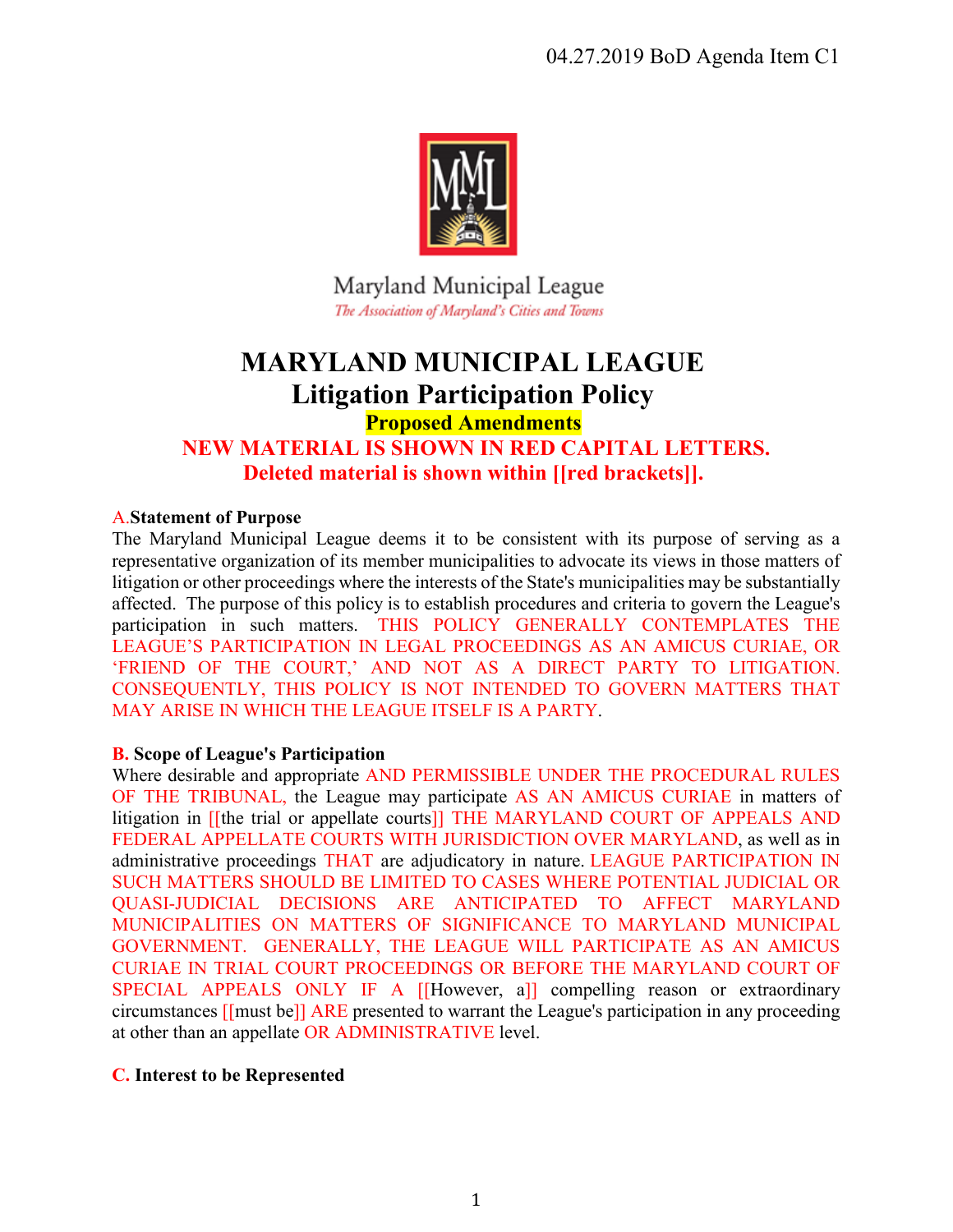In any matter of litigation or other proceeding in which the League determines to participate AS AN AMICUS CURIAE, the participation in the proceedings shall advance the interests and arguments of the League and shall not constitute the legal representation of any municipality OR ANY OTHER PARTY which may be involved in the proceeding.

#### **D. Determination of League's Participation**

1. IN A CASE WHERE A MARYLAND LOCAL GOVERNMENT OR OTHER ENTITY REPRESENTING LOCAL GOVERNMENTS OR HAVING INTERESTS ALIGNED WITH THOSE OF THE LEAGUE REQUESTS THAT THE LEAGUE PARTICIPATE ONLY BY JOINING AS A SIGNATORY TO A FRIEND OF THE COURT BRIEF THAT ANOTHER LOCAL GOVERNMENT OR ENTITY HAS DRAFTED (OR WHERE THE LEAGUE REQUESTS TO JOIN AS A SIGNATORY), AND WHERE LITTLE OR NO EXPENSE WILL BE BORNE BY THE LEAGUE IN SO DOING, THE LEAGUE MAY DO SO IF A MAJORITY OF THE BOARD EXECUTIVE COMMITTEE APPROVES THE ACTION. THE BOARD EXECUTIVE COMMITTEE MAY SEEK THE INPUT OF LEAGUE STAFF AND OF COUNSEL OR OTHER ADVISORS ON A VOLUNTARY OR MINIMAL COST BASIS, IN WEIGHING WHETHER A PARTICULAR PROCEEDING OR BRIEF IS APPROPRIATE FOR THE LEAGUE TO JOIN UNDER THIS PROVISION. AS PART OF THIS PROCESS, THE BOARD EXECUTIVE COMMITTEE MAY, BUT IS NOT REQUIRED TO, RECOMMEND EDITS TO A BRIEF DRAFTED BY ANOTHER LOCAL GOVERNMENT OR ENTITY AS A CONDITION OF THE LEAGUE'S PARTICIPATION AS A SIGNATORY. IF TIME AND CIRCUMSTANCES ALLOW, THE EXECUTIVE COMMITTEE MAY, BUT IS NOT REQUIRED TO, SEEK THE INPUT OF THE ENTIRE BOARD OF DIRECTORS IN MAKING THE DETERMINATION OF WHETHER TO JOIN AN AMICUS CURIAE BRIEF AS A SIGNATORY.

2. IN OTHER CASES IN WHICH THE LEAGUE MUST INDEPENDENTLY EVALUATE A CASE AND DRAFT ITS OWN AMICUS CURIAE BRIEF, [[T]]The League may participate AS AN AMICUS CURIAE in a matter of litigation or other proceeding only upon the affirmative twothirds vote of those members of the Board of Directors present and voting. A determination to participate in a matter of litigation or other proceeding may be made by the Board upon the request of a member municipality or upon the Board's own initiative.

# **E. Requests from Member Municipalities**

ANY MEMBER MUNICIPALITY MAY REQUEST THAT THE LEAGUE CONSIDER JOINING AS A SIGNATORY TO AN AMICUS CURIAE BRIEF UNDER SECTION D.1. ABOVE, WITHOUT ANY COST. FOR ANY REQUEST BY A MEMBER MUNICIPALITY FOR THE LEAGUE TO PARTICIPATE AS AN AMICUS CURIAE OTHER THAN AS DESCRIBED IN SECTION D.1. ABOVE, [[A]] A check in the amount of five hundred dollars (\$500.00) must accompany any request for the League's participation AS AN AMICUS CURIAE IN A PROCEEDING, AS A DOWNPAYMENT TOWARD THE COST OF EMPANELING ATTORNEYS UNDER SECTION G. OF THIS POLICY. [[and the]] THE LEAGUE SHALL BILL THE REQUESTING MUNICIPALITY FOR ANY BALANCE DUE after completion of the review process as hereinafter set forth. IN SUCH INSTANCES IT SHALL BE THE SOLE RESPONSIBILITY OF THE REQUESTING MUNICIPALITY TO COVER THE COSTS,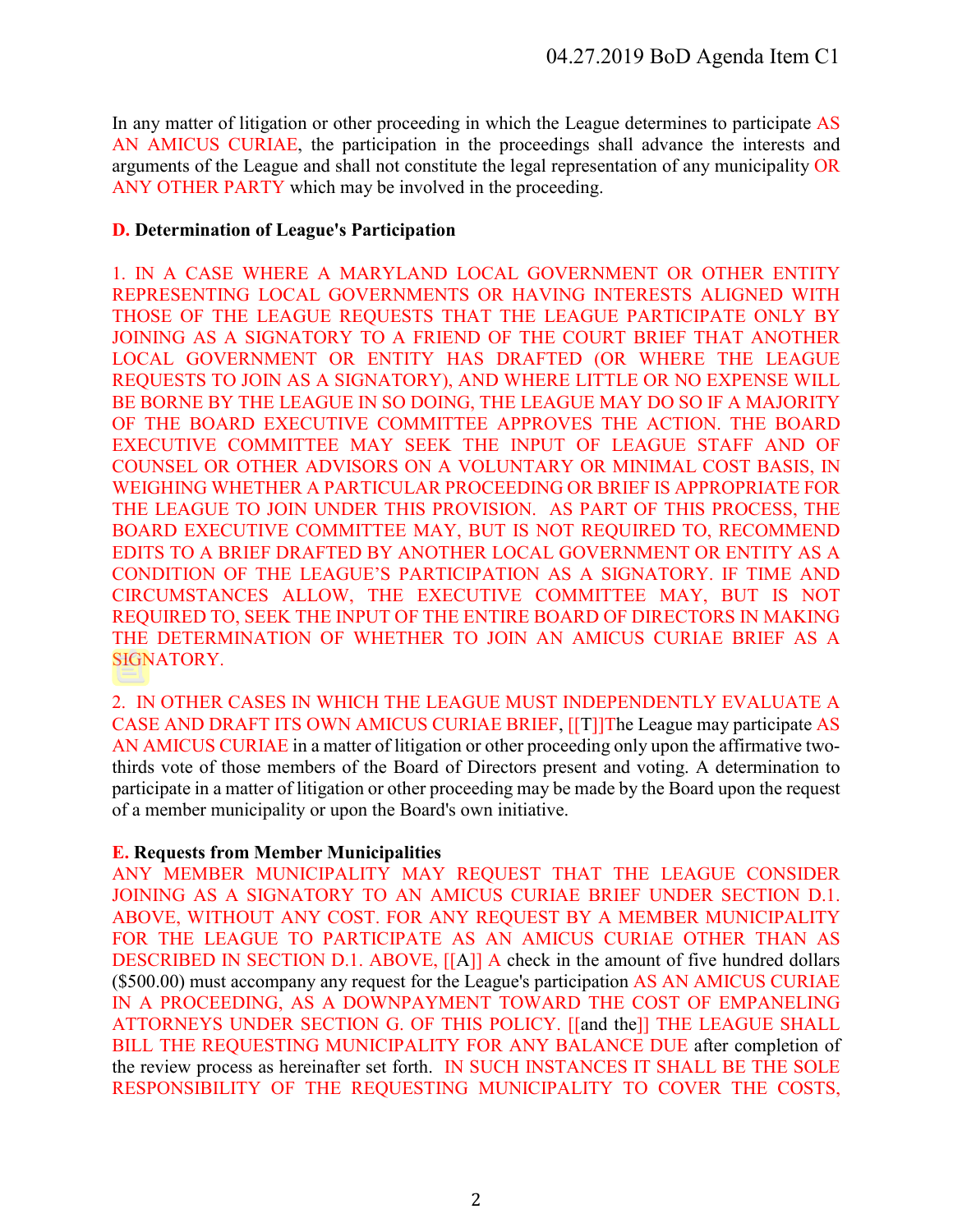INCLUDING REASONABLE LEGAL FEES AND OTHER EXPENSES, INCURRED BY THE LEAGUE PURSUANT TO THE PROCESSES SET FORTH IN THIS POLICY. LEAGUE STAFF SHALL MAKE GOOD FAITH EFFORTS TO NOTIFY THE REQUESTING MUNICIPALITY OF THIS RESPONSIBILITY AT THE START OF THE PROCESS AND TO EXPLAIN THE COSTS THAT COULD BE INCURRED, BUT REGARDLESS OF WHETHER LEAGUE STAFF NOTIFIES THE REQUESTING MUNICIPALITY, IT SHALL BE THE REQUESTING MUNICIPALITY'S RESPONSIBILITY TO COVER ALL SUCH COSTS IF IT CHOOSES TO PROCEED. THE EXECUTIVE COMMITTEE SHALL MAKE A DEERMINATION WHETHER TO APPROVE A REQUEST FROM A MEMBER MUNICIPALITY FOR FURTHER CONSIDERATION UNDER SECTION G. BELOW.

#### **F. Request upon Initiative of the League**

The Board of Directors, upon the affirmative vote of [[the]] A majority of the members present and voting [[,]] may initiate a request for the League to participate AS AN AMICUS CURIAE UNDER SECTION D.2. ABOVE in a matter of litigation or other proceeding. IN CONSIDERING WHETHER TO MAKE SUCH A REQUEST, THE BOARD SHOULD WEIGH THE FACTORS REFLECTED IN SECTIONS A., B., AND C. ABOVE. SUCH A REQUEST SHALL TRIGGER THE PROCESS SET FORTH IN SECTIONS G., H., AND I. BELOW, AND SHALL BE THE COMMENCEMENT OF THAT PROCESS RATHER THAN CONSIDERED A FINAL DECISION TO PARTICIPATE IN A PROCEEDING AS AN AMICUS CURIAE. ANY FINAL DECISION IS GOVERNED BY SECTION H.4. BELOW. A request initiated by the Board shall be considered and acted upon in the same manner as a request initiated by a member municipality, OTHER THAN THE DOWNPAYMENT REQUIREMENT.

#### **G. Review of Request and Recommendation to Board**

1.Upon approval of the Executive Committee OF A REQUEST BY A MEMBER MUNICIPALITY, OR UPON APPROVAL OF THE BOARD AS SET FORTH IN SECTION F., a request for the League to participate PURSUANT TO SECTION D.2. ABOVE in a matter of litigation or other proceeding shall be reviewed by a panel of not less than two nor more than three attorneys selected by the Executive Director of the League in consultation with the President of the League. The selection of attorneys may be made from a list of interested prospective panel members maintained from time to time by the Maryland Municipal Attorneys Association. THE EXECUTIVE DIRECTOR OF THE LEAGUE IN CONSULTATION WITH THE PRESIDENT OF THE LEAGUE SHALL APPOINT ONE OF THE PANEL ATTORNEYS AS CHAIRPERSON OF THE PANEL. THIS PROCEDURE APPLIES ONLY TO REQUESTS MADE PURSUANT TO SECTION D.2. ABOVE. IT DOES NOT APPLY TO REQUESTS FALLING UNDER SECTION D.1. ABOVE.

2. Members of the review panel [[shall]] MAY be compensated [[from the legal fund]] for their time and expenses incurred in reviewing the request for the League's participation. The total amount to be paid to the ENTIRE panel of reviewing attorneys shall not exceed two thousand five hundred dollars (\$2,500.00) without prior approval of the Board of Directors. The [[League shall pay all costs of the review panel in excess of any review fee for which a member municipality is responsible and the]] League shall pay all costs associated with requests initiated by the Board of Directors FROM THE LEGAL FUND ESTABLISHED FOR THAT PURPOSE.

3. During the conduct of its review of the request for the League's participation, the review panel shall afford representatives of the municipality or the League, as the case may be, an opportunity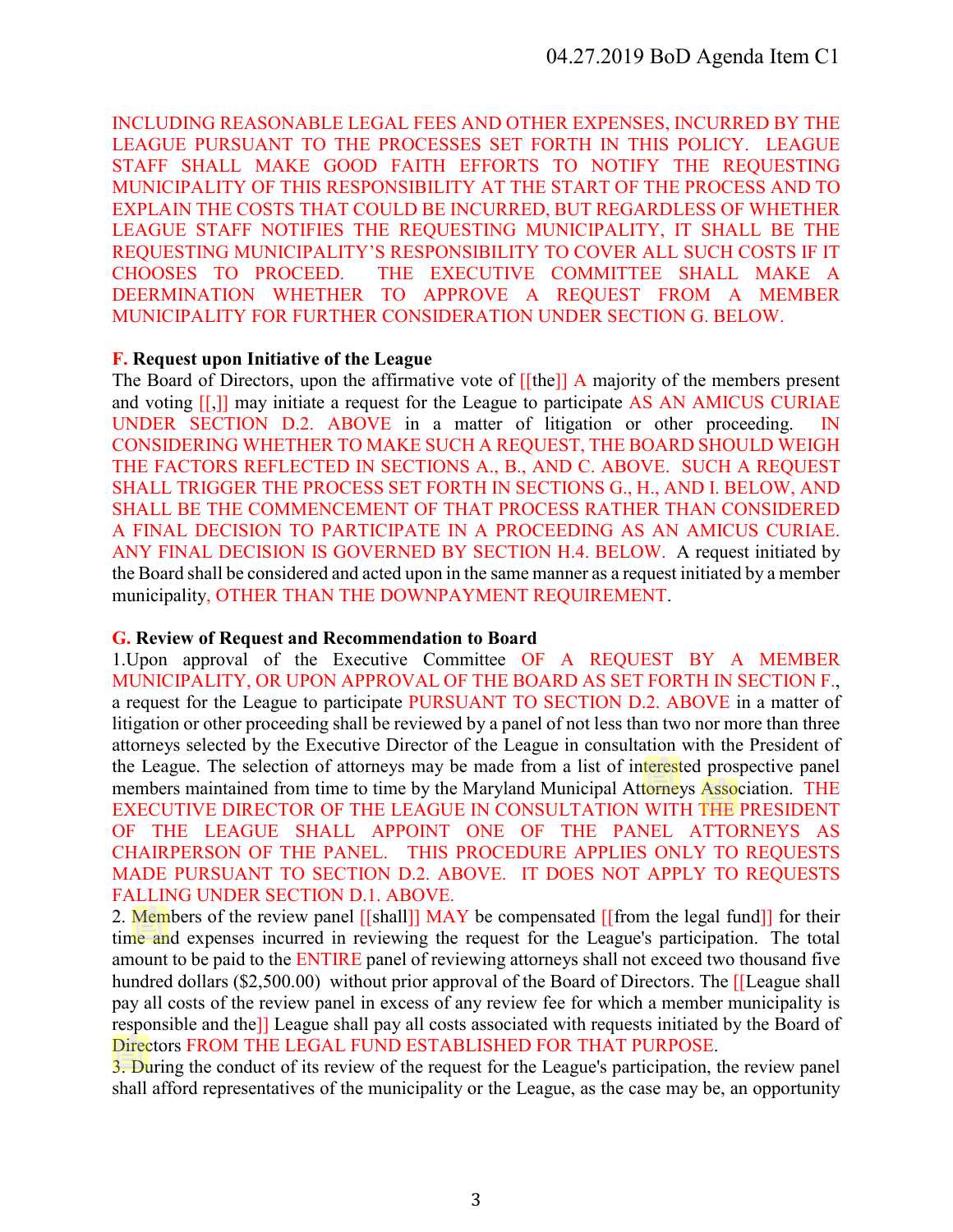to make an oral presentation as to why the League's participation is necessary or desirable. THE PROCEDURES EMPLOYED BY THE PANEL, INCLUDING TIME LIMITS, DEADLINES, AND LOCATIONS FOR ORAL PRESENTATIONS, SHALL BE FAIR AND REASONABLE BUT SHALL ALSO REFLECT THE NEED FOR EFFICIENCY AND EXPEDIENCY IN MAKING A DETERMINATION IF FILING DEADLINES IN THE PROCEEDING ARE APPROACHING. SUBJECT TO THESE PRINCIPLES, THE PANEL SHALL HAVE DISCRETION IN SETTING THE PROCEDURES FOR ITS REVIEW PROCESS, BUT THE PANEL SHALL PROVIDE REASONABLE ADVANCE NOTICE TO STAKEHOLDERS OF THE PROCEDURES IT ADOPTS FOR PRESENTATIONS. IF HELPFUL, THE PANEL MAY AUTHORIZE PRESENTATIONS OR DELIBERATIONS VIA VIDEO-CONFERENCING OR TELEPHONE SYSTEMS. STAKEHOLDERS INCLUDE A REQUESTING MUNICIPALITY, LEAGUE STAFF, AND THE BOARD OF DIRECTORS.

4. After conducting its review, the review panel shall provide the Board of Directors with a written report which:

- a. Analyzes and evaluates the request for participation in accordance with each of the litigation case selection criteria set forth [[below]] IN THIS POLICY;
- b. AddressES the desirability of the League's participation as requested; and
- c. Where the request is for the League's participation at lower than  $a[[n]]$  FEDERAL appellate level OR LOWER THAN THE MARYLAND COURT OF APPEALS AT THE STATE LEVEL, ADDRESSES whether any extraordinary SPECIAL circumstances or compelling reasons are presented for the League's participation.

# **H. Board Action**

1. A request for the League's participation PURSUANT TO SECTION D.2. ABOVE shall be considered by the Board of Directors following receipt of the report and recommendations of the panel of reviewing attorneys.

2. During the Board's consideration of the request:

a.The Chair of the review panel shall present the report and recommendations of the panel to the Board;

- b. A requesting municipality may make an oral presentation of its request to the Board, notwithstanding that the review panel may have recommended that the request for participation be denied; and
- c. Representatives of the requesting municipality, other than any member of the Board from that municipality, may [[not]] be present during the Board's deliberations on the request.

3.In determining whether the League should participate PURSUANT TO SECTION D.2. ABOVE in a [[particular]] matter of litigation or other proceeding affecting the interests of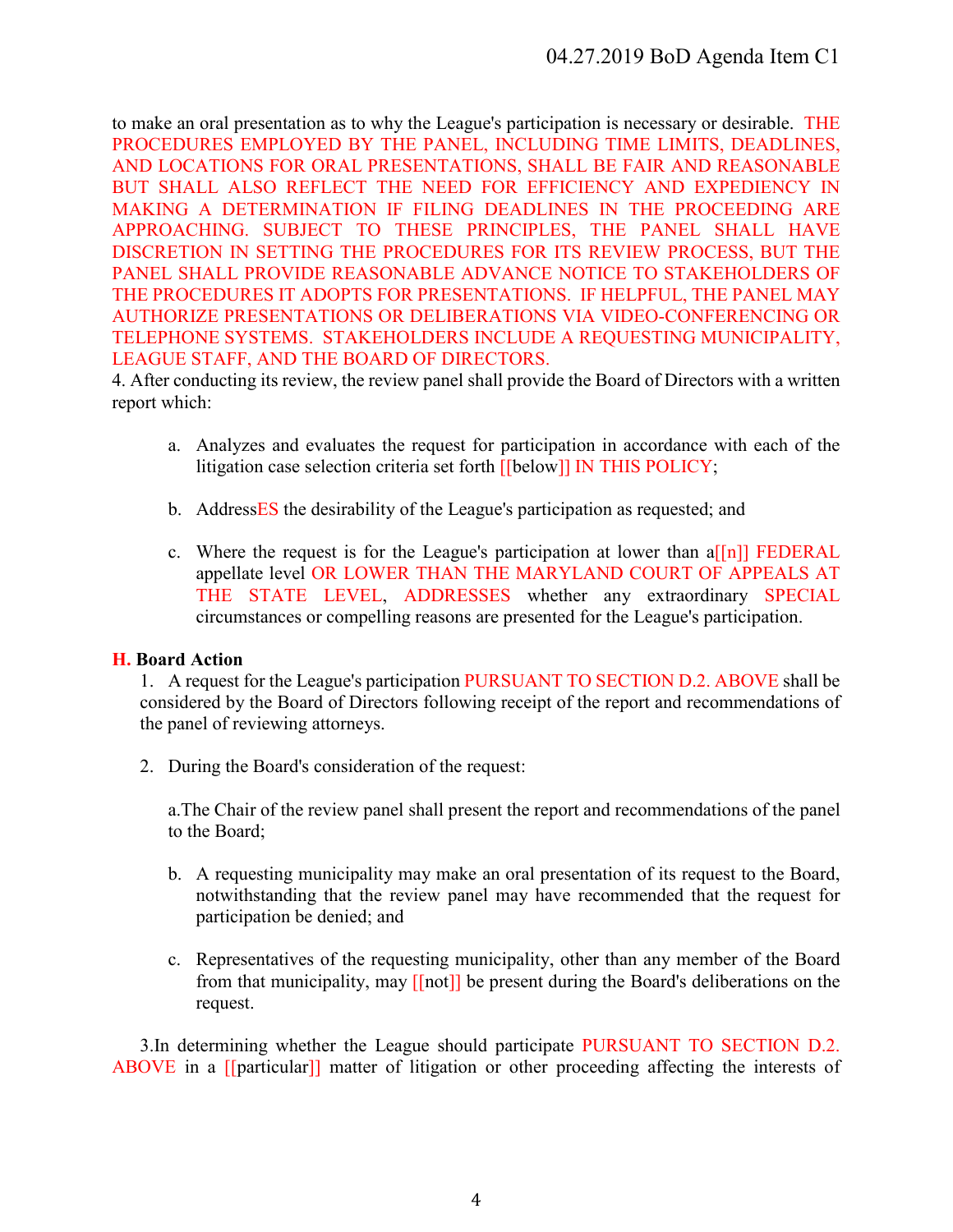municipalities in this State, the Board of Directors shall [[give consideration to the following litigation case selection criteria]] GIVE CONSIDERATION TO THE FOLLOWING FACTORS:

- a. WHETHER [[One]] ONE or more legal issues raised in the litigation or proceeding [[should be]] IS of potential significance to a substantial number of municipalities in the State.
- b. WHETHER [[The]] THE factual record [[must]] raiseS [[the]] legal issues to be argued by the League and supportS the outcome that the League desires.
- c. WHETHER [[The]] THE litigation or proceeding [[must be]] IS in a posture in which the court would likely be required to decide the legal issues which would be argued by the League.
- d. WHETHER [[The]] THE disposition of the litigation or administrative proceeding at its current level would serve as a persuasive precedent in similar future litigation or proceedings before the courts or other adjudicative bodies having jurisdiction in the State.
- e. WHETHER [[The]] THE legal issues to be argued by the League can<sup>[[not]]</sup> BE readily and easily, or more appropriately, [[be]] resolved by legislation.
- f. WHETHER [[The]] THE legal issues to be argued by the League [[should]] represent positions upon which the League has [[not]] negotiated or supported compromise legislation.
- g. WHETHER [[There]] THERE [[must be]] IS either a reasonable likelihood of success on the legal issues to be argued by the League; WHETHER the issues need to be resolved, regardless of the outcome, to provide clear guidance to municipalities of the State; or WHETHER a judicial or administrative decision is desirable to serve as a justification for remedial legislation from the General Assembly.
- h. WHETHER [[Other]] OTHER factors applicable to the particular litigation or administrative proceeding exist which the Board deems appropriate to justify the League's participation.

4. A request for the League's participation PURSUANT TO SECTION D.2. ABOVE shall not be approved, except upon the affirmative vote of two-thirds of the members of the Board of Directors present and voting. Action of the Board approving the League's participation shall define, to the extent practicable, the scope of the League's participation, the issues or legal arguments to be advanced by the League, and any monetary limitations upon the amount to be expended in furtherance of the League's participation.

# **I.Selection of Legal Representative**

The Executive Director of the League shall select APPROPRIATE legal counsel to represent the League AT A REASONABLE AND AUTHORIZED PRICE TO advance the League's interests